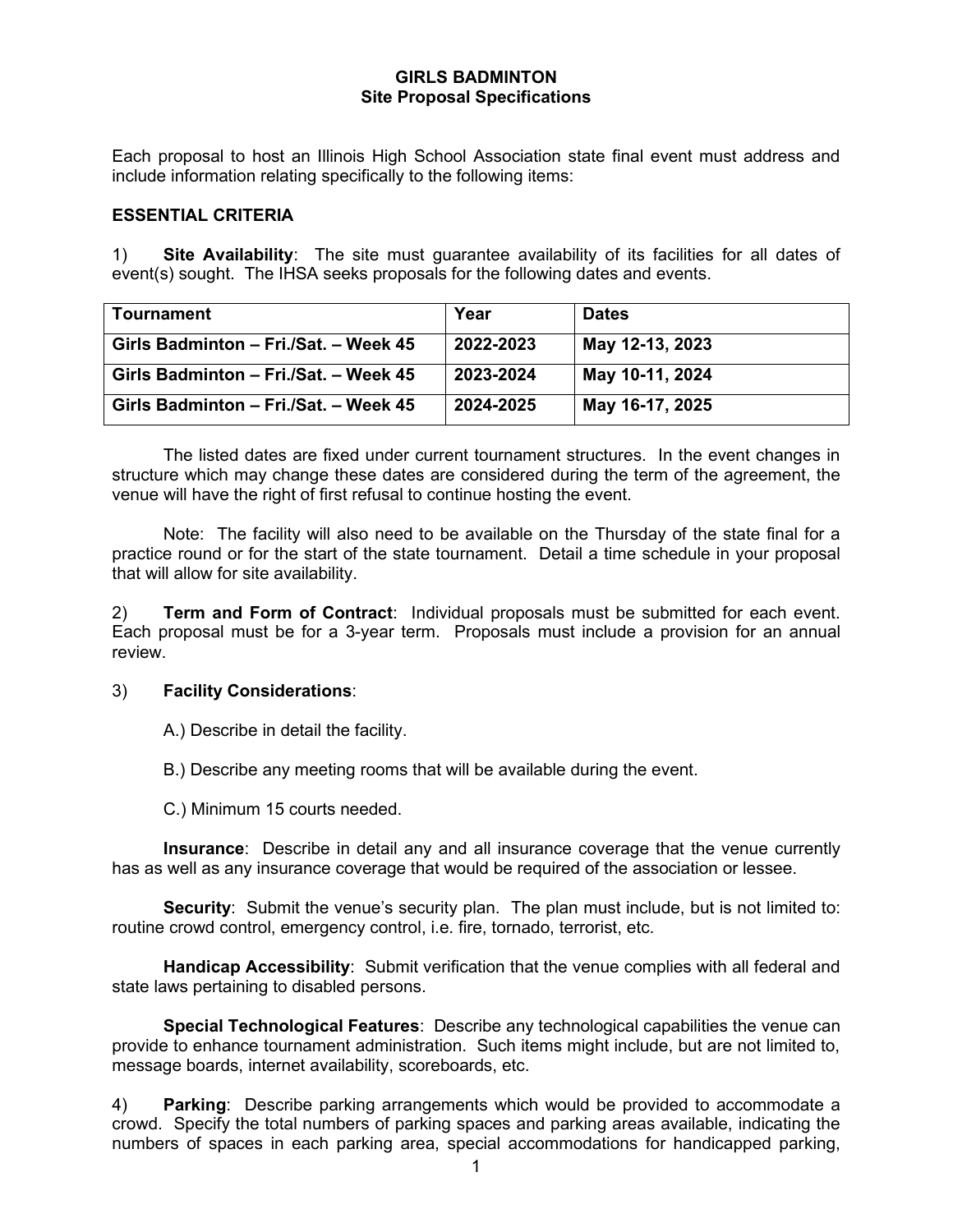locations of the spaces required for IHSA use and the proximity of each proposed parking area to the venue. Describe shuttle services, if available, from remote parking locations to the venue. Furnish a map or chart showing all prospective parking locations. Describe all financial terms and arrangements associated with parking.

5) **Digital Ticketing:** The Girls Badminton State Final will use digital ticketing through the IHSA partner GoFan.

6) **Financial Considerations**: Describe in detail the costs which the Association would incur by holding its event at the facility. Provide a sample proposed budget for the event.

7) **Settlement**: Settlement of all financial matters must occur not later than sixty (60) days after the conclusion of the event.

# 8) **Hotel Accommodations**:

**IHSA Accommodations**: The following minimum numbers of hotel/motel rooms must be available for IHSA use: 12. These rooms will be used to accommodate participating schools/athletes, media, IHSA workers and VIPs.

**Spectator Accommodations**: List all hotels/motels in the area that have made commitments to provide accommodations during the event(s) sought. Include the number of rooms at each hotel/motel along with the rates at each facility for the duration of the proposed term. Include a map of the community showing all hotel/motel locations in proximity to the venue.

9) **Press and Media Seating**: Accommodations must also be provided at the event for a press work area.

### 10) **Meal and Hospitality Accommodations**:

A.) The venue must be able to provide meals and/or hospitality service for the following minimum numbers of persons: 20.

B.) Detail in your proposal any meal or hospitality accommodations for coaches (175).

11) **Merchandise**: The IHSA shall provide and have exclusive rights to sell merchandise with no royalty or fees to venue. The IHSA shall have exclusive control over all merchandise sold in the host venue.

12) **Concessions**: Food and beverage concessions shall be provided by the venue or its contracted concessionaire. **Alcohol and tobacco products must be prohibited**. Describe any financial terms associated with concessions.

13) **Programs**: The IHSA shall provide and have exclusive rights to sell event programs with no royalty or fees to the venue. The IHSA shall have exclusive control over all programs sold in the host venue.

# **ADDITIONAL CRITERIA**

14) **Sponsorship**: Describe how venue and host community will advertise and promote tournament events.

15) **Special Events**: Please describe any plans the host community will implement to accommodate, help underwrite or develop special events to be associated with the Girls Badminton state final tournament.